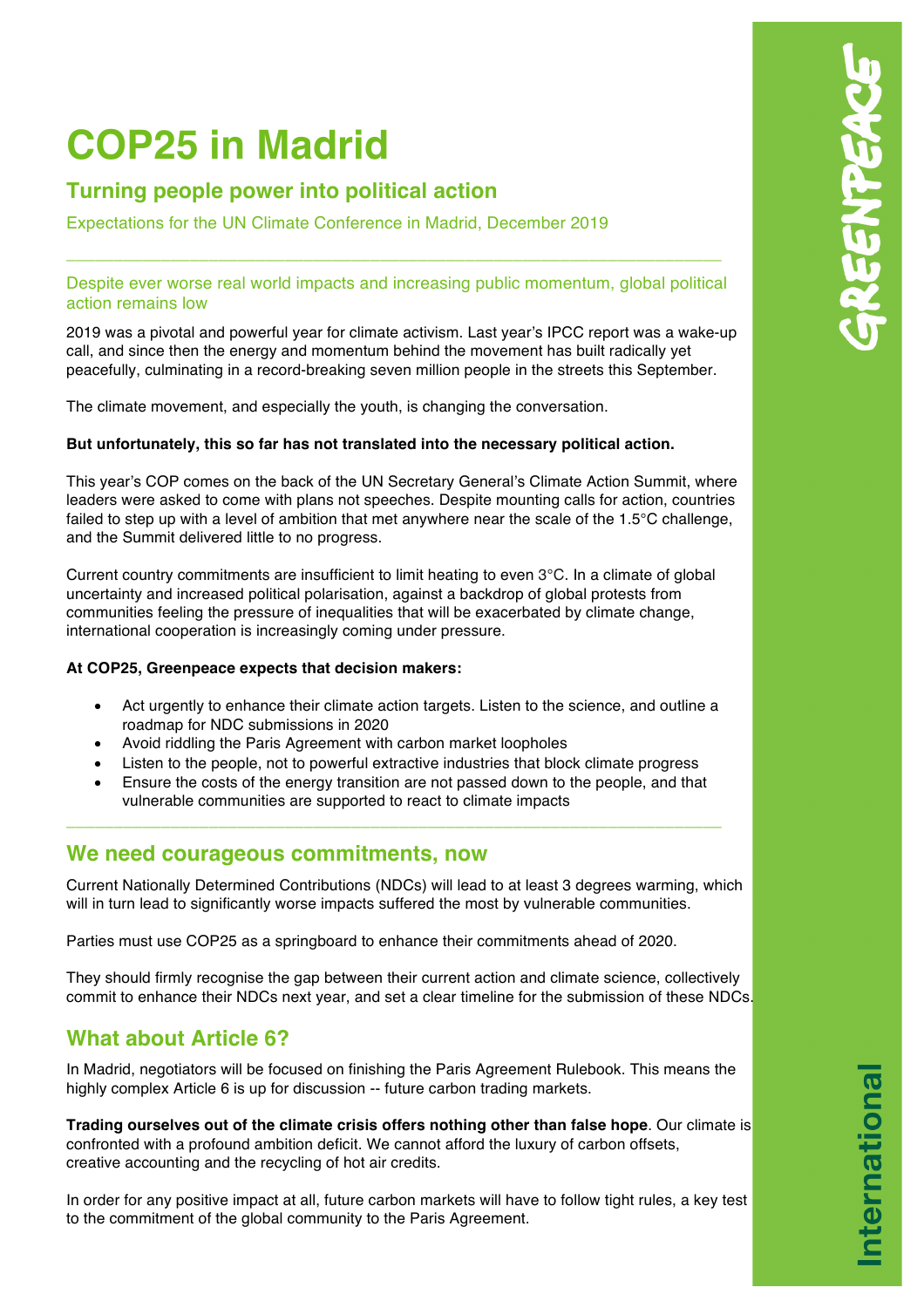## **It's the science, stupid**

Governments must submit substantially increased near-term national climate targets by early 2020 that will limit warming to 1.5C, taking into account the latest IPCC reports on land and oceans and ice systems.

**The IPCC land report in August 2019** found that the temperature above land has already increased 1.53°C above pre-industrial temperatures, driving desertification and land degradation.

The report revealed the urgent need to protect and restore our forests, and drastically reduce our global consumption of meat and dairy products. However, if we delay decarbonisation and put more pressure on the land sector, this will only increase the risk of climate impacts and food insecurity.

Governments must commit to ramping up their climate targets while at the same time moving to address the challenges laid out in the IPCC's land-use report.

**The IPCC special report on the Ocean and Cryosphere in September 2019** found that sea-level rise by 2100 could be close to one metre if global warming exceeds 3°C – which is where current global government policies are heading.

It also found that climate action and building the resilience of our oceans need to go hand in hand. Widespread permafrost thaw is projected for this century. Arctic and Sub-Arctic Permafrost contains 1460-1600 Gigatons of organic carbon - equivalent to almost twice the carbon currently in the atmosphere.

COP25 has been dubbed as the 'Blue COP' and it is also the last Ministerial Summit ahead of 2020, where both the UNFCCC and the Convention on Biological Diversity (CBD) will be making commitments for the next decade, and beyond.

The climate and biodiversity crisis are interlinked, it's vital we preserve our forests and oceans.

## **Third time lucky**

While COP25 now may be in Madrid, after it moved to Santiago when newly-elected Bolsonaro declined to host it, the presidency remains with Chile.

It therefore comes to Chile's President Piñera and Environmental Minister Carolina Schmidt to show leadership and lead by example by driving ambition through COP25.

Confronted by social unrest brought on by increasing inequality and the country's worst drought in 60 years, Piñera's decarbonisation plan so far lacks the ambition needed to address the worsening crisis. A historic opportunity awaits Piñera: oversee a just transition and shut down the oldest and most-polluting plants, help protect Chile from climate impacts, and spare communities in the so-called 'sacrifice zones' from the poisonous emissions from the country's coal sector.

**The Chilean Presidency has however so far not shown the necessary ambition or understanding** of both the policy and political dimensions of the COP. Piñera is not alone, however. He must drive other leaders forward towards a rapid phase out of all fossil fuels through a just transition which ensures no-one is left behind.

We stand with the millions of people who have taken to the streets of Chile in peaceful protest for justice. Addressing the climate crisis is an integral part of addressing social inequality.

**This COP, we want to see the plan for delivering on the Paris vision -- that means clear, ambitious climate targets by 2020.**

**We want to see the urgent prioritisation of an energy transition that leaves no one behind and supports vulnerable communities affected by climate impacts.**

**We want to see power for the people, not the fossil fuel industry.**